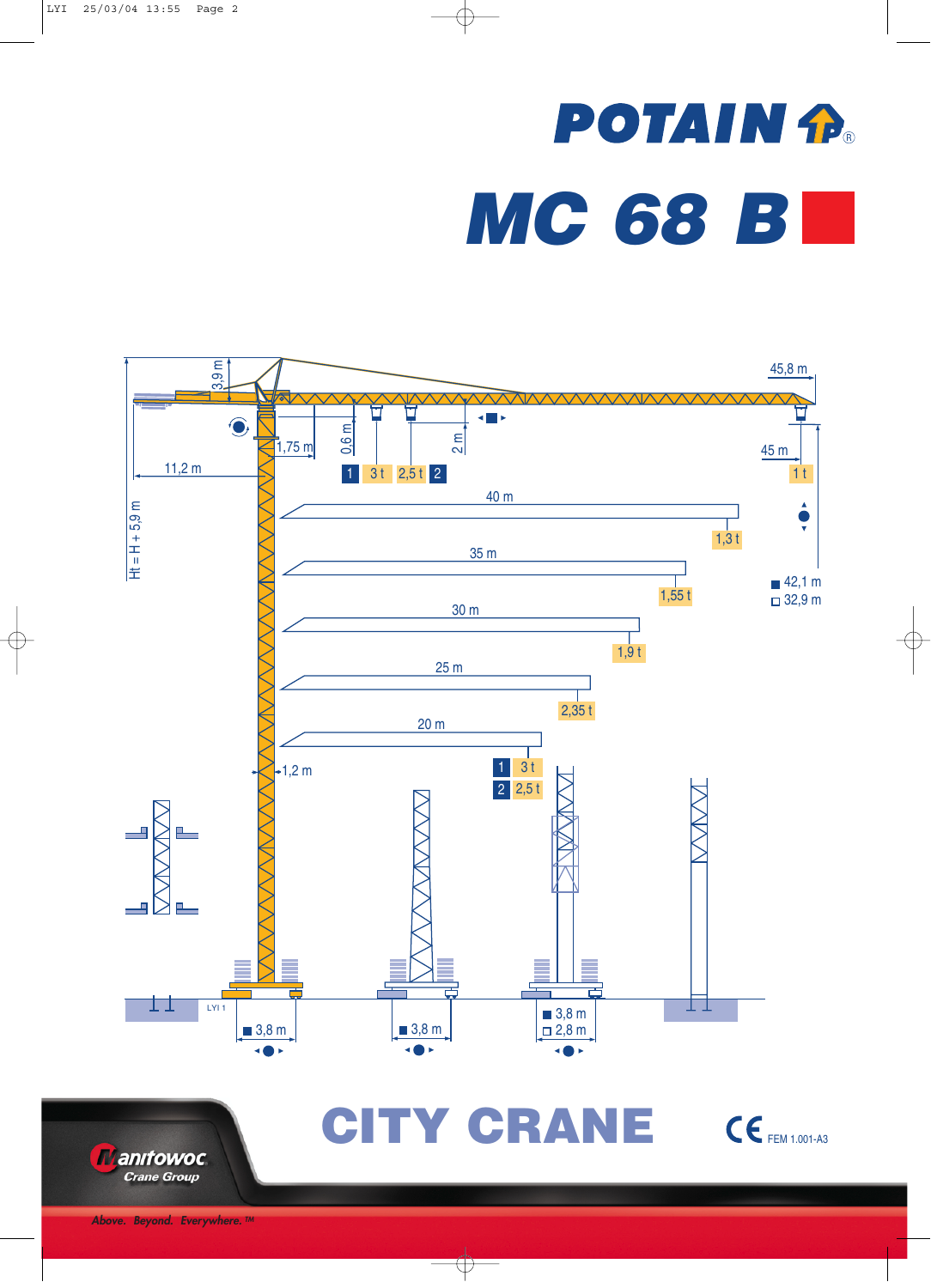













**POTAIN P.** 

## **CITY CRANE MC 68 B**

| .            |                                                                                |                                                                                        |                                                                                           |                                                                                                        |                                                                     |                                                                                  |  |  |
|--------------|--------------------------------------------------------------------------------|----------------------------------------------------------------------------------------|-------------------------------------------------------------------------------------------|--------------------------------------------------------------------------------------------------------|---------------------------------------------------------------------|----------------------------------------------------------------------------------|--|--|
|              | GE.                                                                            | <b>D</b>                                                                               | GB                                                                                        | . ED                                                                                                   |                                                                     | $\blacksquare$                                                                   |  |  |
|              | Réactions en service                                                           | Reaktionskräfte in Betrieb                                                             | Reactions in service                                                                      | Reacciones en servicio                                                                                 | Reazioni in servizio                                                | Reaccões em serviço                                                              |  |  |
|              | Réactions hors service                                                         | Reaktionskräfte außer Betrieb Reactions out of service                                 |                                                                                           | Reacciones fuera de servicio Reazioni fuori servizio                                                   |                                                                     | Reaccões fora de servico                                                         |  |  |
| $\mathbf{A}$ | A vide sans lest (ni train de<br>transport) avec flèche et<br>hauteur maximum. | Ohne Last. Ballast (und<br>Transportachse), mit<br>Maximalausleger und<br>Maximalhöhe. | Without load, ballast (or<br>transport axles), with<br>maximum jib and maximum<br>height. | Sin carga, sin lastre, (ni tren<br>de transporte), flecha y altura assali di trasporto) con<br>máxima. | A vuoto, senza zavorra (ne<br>braccio massimo e altezza<br>massima. | Sem carga (nem trem de<br>transporte)- sem lastro com<br>lanca e altura máximas. |  |  |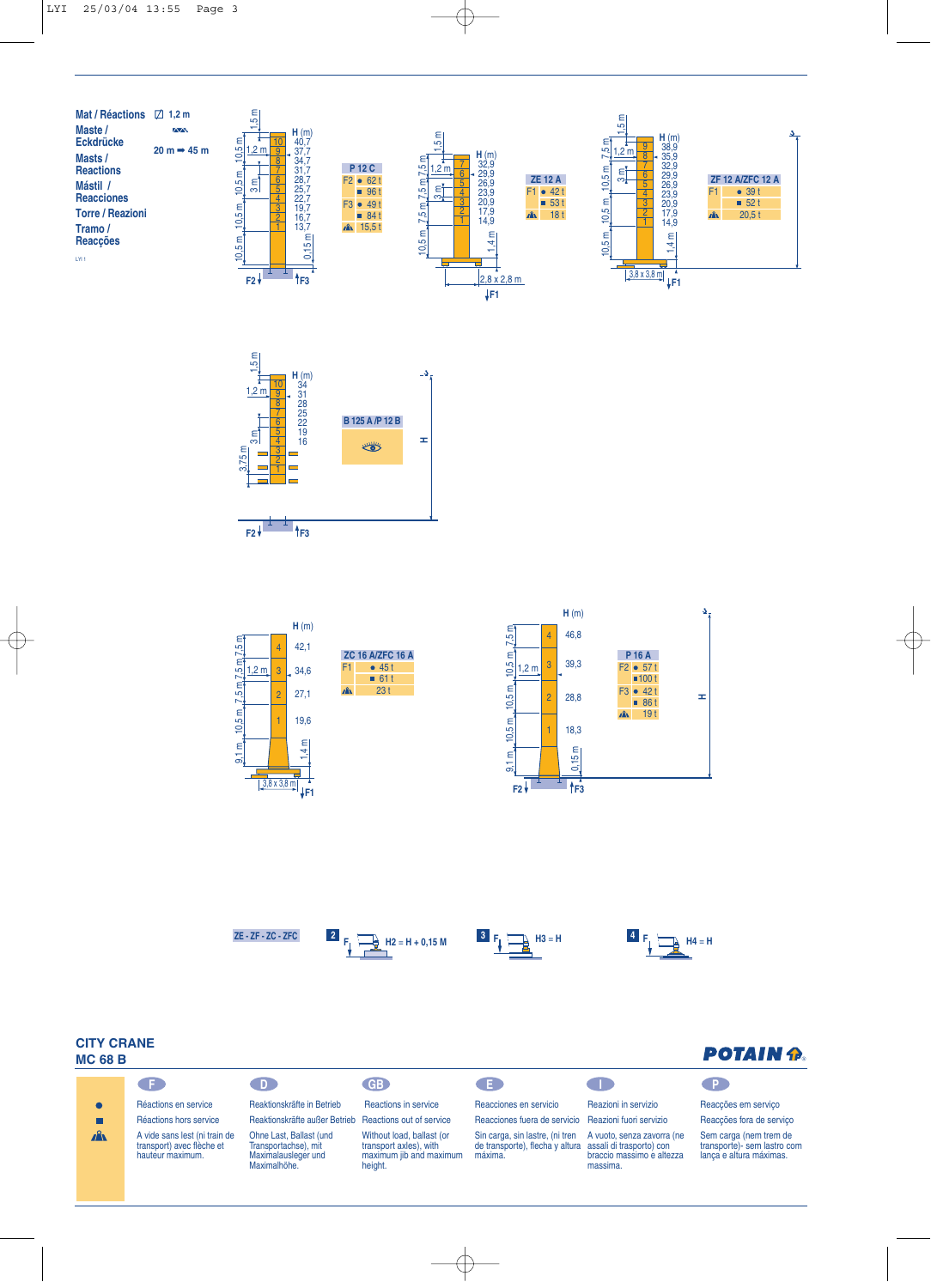**Courbes de charges Lastkurven Load diagrams Curvas de cargas Curve di carico Curva de cargas** LYI 1



**Télescopage sur dalles Kletterkrane im Gebäude Climbing crane Telescopage gruas trepadoras Gru in cavedio Telescopagem sobre lages** LYI 1

**CITY CRANE MC 68 B**



## 1,38 m  $1,5 m$

## **POTAIN P.**

|                | - F -                        | 41)                              | GE                         | - E -                         |                              | -P.                             |
|----------------|------------------------------|----------------------------------|----------------------------|-------------------------------|------------------------------|---------------------------------|
| A              | Distance entre cadres        | Abstand zwischen den<br>Rahmen   | Distance between collars   | Distancia entra marcos        | Distanza fra i telai         | Distância entre quadros         |
| H <sub>1</sub> | Hauteur grue                 | Kranhöhe                         | Crane height               | Altura grúa                   | Altezza gru                  | Altura da grua                  |
| P              | Poids de la grue(en service) | Krangewicht (in Betrieb)         | Crane weight (in service)  | Peso de la grúa (en servicio) | Peso della gru (in servizio) | Peso da grua (em serviço)       |
| R              | Réaction horizontale         | Horizontalkräfte                 | <b>Horizontal reaction</b> | <b>Reaccion horizontal</b>    | Reazione orizzontale         | Reaccão horizontal              |
| ₩              | Voir télescopage sur dalles  | Siehe Kletterkrane im<br>Gebäude | See climbing crane         | Vea grua trepadora            | Consultare gru in cavedio    | Ver telescopagem sobre<br>lages |
|                |                              |                                  |                            |                               |                              |                                 |